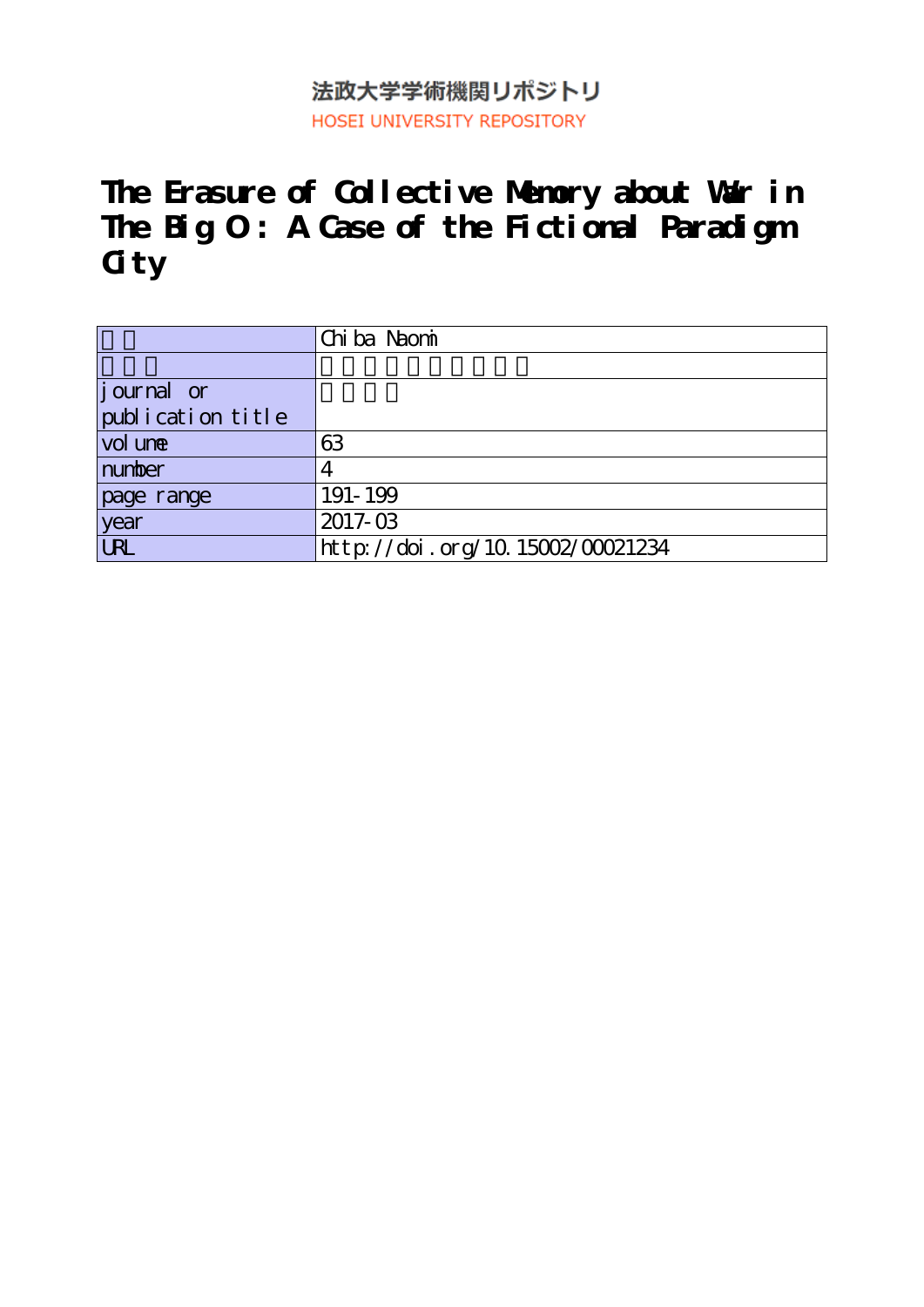# "The Erasure of Collective Memory about War in The Big  $O: A$  Case of the Fictional Paradigm City"

### Naomi CHIBA

This article examines the psychological rewards and punishments of forgetting traumatic memories about war within the context of the Japan's postwar era, focusing on the postwar history of Hiroshima. This article focuses on lost memories and examines stories told in the Japanese science fiction anime series *The Big O* as a way to reimagine how people negotiate with traumatic memories of calamity. It addresses anime as a viable medium to explain about Japanese war memories. Anime is an art form that expresses unspoken culture, norms, frustrations, and social issues that society produces. Anime is also an alternative way to raise an awareness about controversial subjects that the public seldom discuss (Cavalier, 2011: Yokota and Hu, 2014). Taking these notions into consideration, an analysis of amine can provide us a general understanding about rewards and punishments of the erasure of memories about war in contemporary society. Thus, anime can offer a negotiating meaning of the past. More importantly, war memories are contentious because various versions of war memory have been written by diverse societies in different times. In a case of Japan, war memories have remained as a controversial issue since the nation lost the Second World War.

The main theme of The Big O is the amnesia associated with war memories. The Big O is based on the same title of manga written by Hitoshi Ariga, and the television version of the story is directed by Kazuvoshi Katavama and produced by the anime studio Sunrise released in 1999 in Japan and in 2001 in the United States.

Many science fiction anime programs deal with memory as a main theme. However, The Big O is particularly different from other science fiction anime such as Katsuhiro Otomo's Memories: Magnetic Rose (1995), which depicts female protagonist's personal memory and obsession with the loss of her loved one. Contrary to *Memories: Magnetic Rose, The Big O* expresses multiple beliefs surrounding memory on social and personal levels, including the loss of social, collective memories. This is done by discussing how the loss of memories is negotiated and understood. Thus, the story offers diverse versions of memory such as collective memories on the one hand, and personal and nostalgic memories on the other hand. The most significant aspect of The Big  $\hat{O}$  is to overtly discuss struggles with the meaning of the past. Particularly, the protagonist's wish to recall his lost memories yet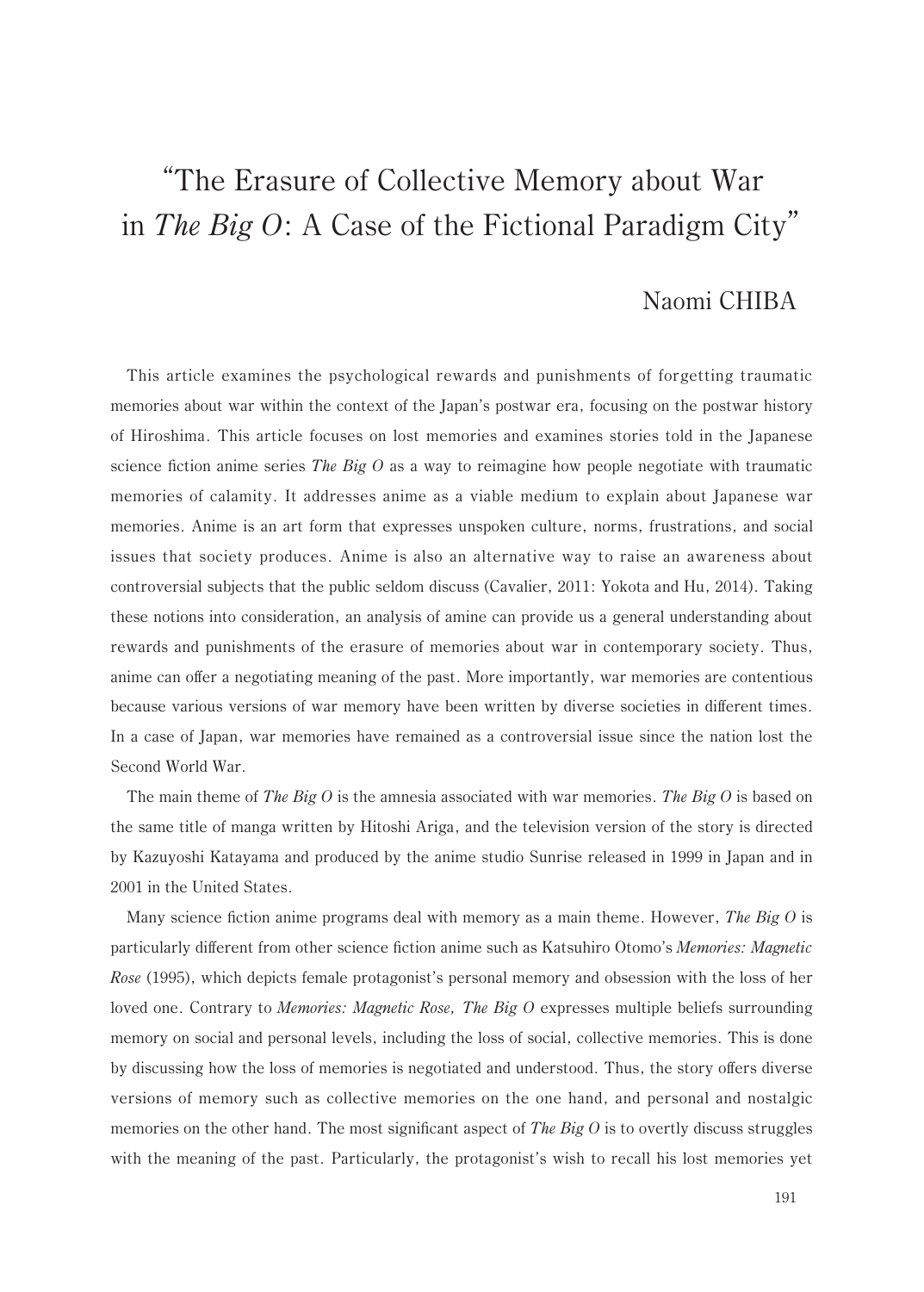later forget the past as a way to reconcile with war he participated.

The Big O is set in a fictional world called Paradigm City, where all memories vanished from the city forty years after the city was demolished by an unspecified war. Paradigm City is called the city of amnesia because Paradigm residents also lost their personal memories. The principal protagonist Roger Smith, who is a young adult, searches for his lost memories. He wishes to know what happened in the past. He is a negotiator and deals with various memory issues in Paradigm City. While doing his business, he faces various difficulties in learning the truth of the past and then suffers hallucinatory nightmares related to war. Gradually, he grows a sense of fear about confronting the past and later decides he no longer wants to recall his memories because he thinks that they would be too unpleasant for him to face. As a result, he wants to erase memories that would negatively affect his identity. On the other hand, he wishes to recreate his own memories in order to live positively in the present. Overall, the twenty-six episodes consist of Roger's initial quest for his lost memories as a way to understand his identity, but then later his desire to recreate his new identity for himself by choosing not to remember the past.

This article assumes that the storyline in The Big  $O$  perhaps reflects the actual postwar trajectory of Japanese memories about the Second World War, when the nation was devastated, causing many of the populace to later suffer from traumatic memories of atomic bombs and then amnesia (Bailey, 1996). Given this historical context, the plot of *The Big O* has a more profound meaning when read in reference to the larger context of Japan's forgotten and, untold memories associated with the atomic bombs during the Second World War. For instance, geographical features of ground zero in Hiroshima are a piece of land surrounded by two rivers, which are the Ota River and the Aoi River. The fictional Paradigm City is also surrounded by a body of water that is visually and geographically reminiscent of the ground zero in Hiroshima. Moreover, the body of water also alludes to Manhattan in New York, which indicates the Manhattan Project or the birth of nuclear bombs. These two indicative locations are deeply significant in terms of nuclear bombing because Hiroshima was subjected to the dropping of the bombs for the Manhattan Project. Such inklings of atomic bombs are critically important aspects of discussions about lost memories in The Big  $O$ . In addition, there are several domes in Paradigm City, symbolizing the remain of Atomic Bomb Dome in Hiroshima. Finally, Paradigm City's memories had been deleted prior to the story's beginning, which is similar to what happened to Hiroshima's postwar history. For example, people usually do not discuss the wartime history of Hiroshima, where many factories under the Japanese Imperial Army used many forced laborers from Korea. In other words, wartime memories of Hiroshima are excluded within a general understanding of the city among the public. In a sense, Paradigm City in The Big O is a fictional representation of Hiroshima, which suggests the general context of postwar suffering and the subsequent repression of memories of war experiences. Referring to the historical contexts.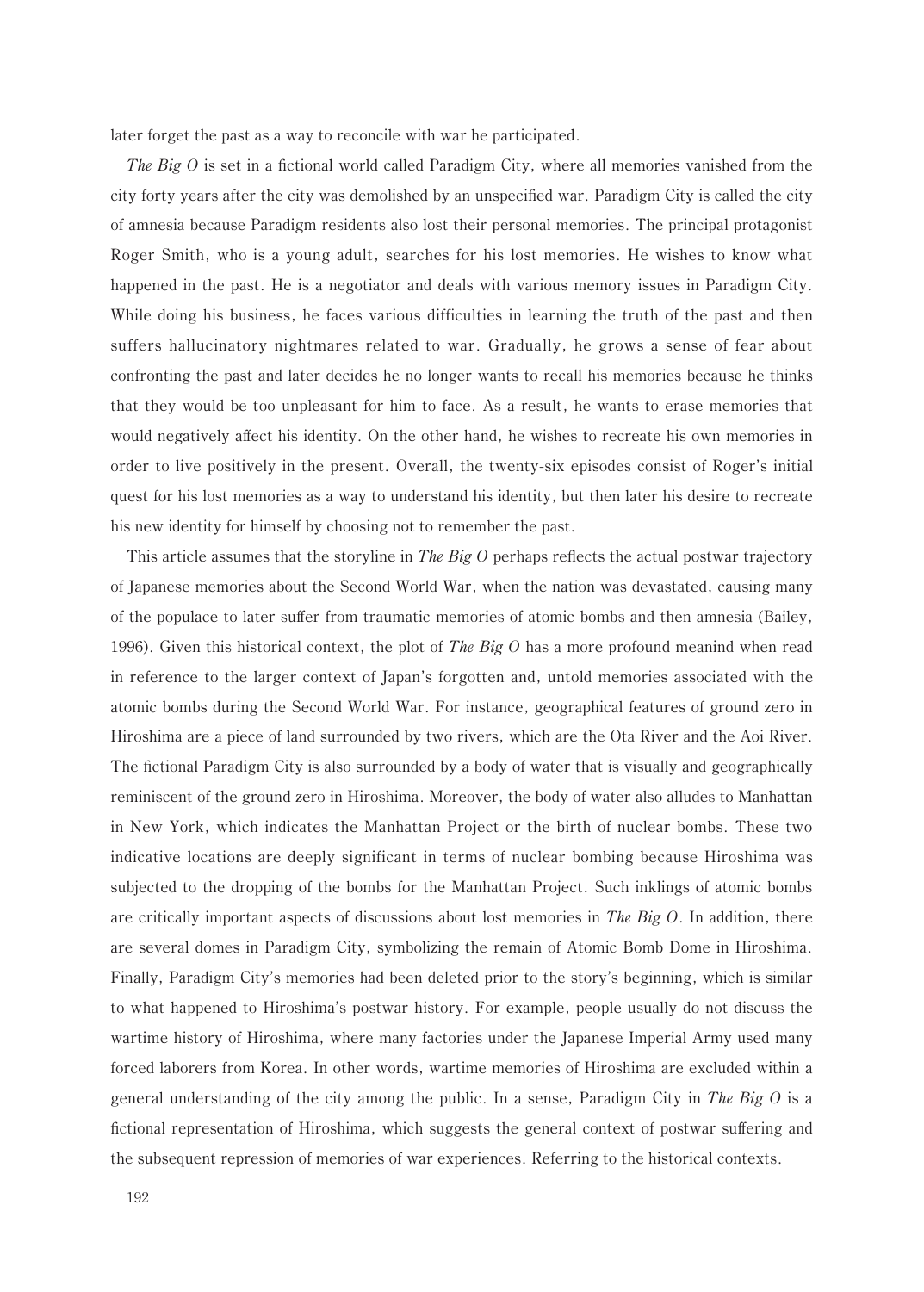The Big  $O$  challenges the polemical, deeply-rooted issue of Japan.

This article conducts a close textual analysis of *The Big O* as a way to understand the complicated reconciliations with such lost memories, including memories about defeat of an unspecified war. It commences with memory theories followed by an analysis of *The Big O*, focusing on the rewards and punishments of remembering and forgetting memories. By examining selective dialogues between two main characters, this article discusses how their negotiations with traumatic memories echo the way in which Japan has attempted to reconcile with memories of war in the latter half of the twentieth century. Specifically, the story focuses on how war memories are forgotten in Paradigm City, which is a postwar society, and how people wish to remember war memories. The story claims that it is better to forget lost memories and raises a lot of questions about how memories are forgotten and remembered.

#### **MEMORY THEORY**

Toward the twenty-first century, many scholars paid attention to collective memory as a way to capture the transitional phase of society, politics, and people (Morris-Suzuki, 2005; Misztal, 2010). Collective memory is collectively remembered historical events, which are not only historical knowledge but also largely agreed upon by and shared among certain members of a society. Collective memory is self-consciously created in order for people of today to preserve certain memories about historical facts (Halbwachs, 1992). In other words, each social group creates their own collective memory. Such memory is socially constructed for present audiences as representations of the past. For this reason, collective memory appears in various cultural artifacts such as books, films, pictures, cartoons, newspaper articles, and commodities for today's consumers (Schudson, 1995). In a sense, collective memory is not natural but artificial (Nora, 1996). Within memory studies, two major arguments about collective memory are particularly useful in understanding memories: remembrance and forgetting.

First, arguments in favor of remembrance emphasize that memory should be remembered by present people as the foundation of identity (Misztal, 2010; Huyssen, 1995). Remembering the past fosters a sense of the self, providing the idea about who we were in the past and who we are in the present (Huyssen, 1995). For instance, remembering shared memories within a community can cultivate a collective identity by sharing common joys and sorrows that strengthen emotional connections. National holidays, Veteran's day, and V-Day symbolize moments of blisses and honors within the particular context of the United States. By celebrating these holidays, Americans recall those historical events that can provide a sense of solidarity among them. In a way, it is important to have collective memories in order to unify each individual as one within society (Shils, 1981).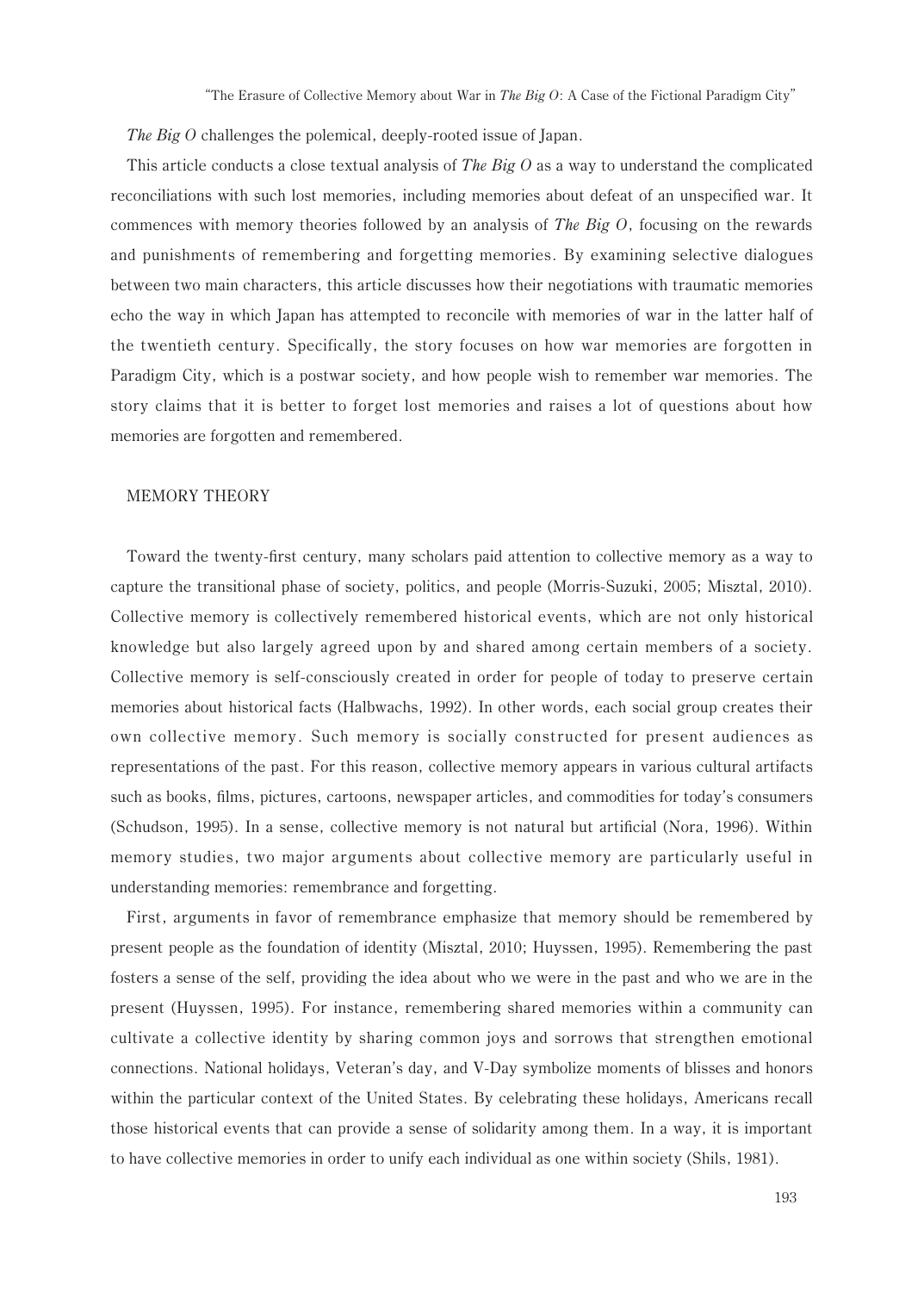On the contrary, arguments in favor of forgetting claim benefits of forgetfulness as if some amount of historical amnesia is unavoidable to preserve collective memory (Misztal, 2010, p. 25; Connerton, 2008, p. 59). The arguments state that it is better to forget negative memories, particularly postwar, if memories create resentful feelings against former enemies. Remembering such memories hinders the development of democratic relationships with former enemies in the process of reconciliation (Elster, 1998). In a sense, forgetting is a way to negotiate with each social group's contentious past in order to reconstruct a better relationship in the future; hence, "forgetting is essential for the construction and maintenance of national solidarity and identity" (Misztal, 2010, p. 30). For these reasons, obliteration of war memory might be the best strategy to cope with difficult histories in particular contexts as a way to avoid controversy in the present (Connerton, 2008; Elster, 1998).

In sum, these opposing arguments surrounding memory are intertwined with the construction of collective memory, which is all about a selection of what we desire to remember and what we want to forget. Indeed, collective memory reflects social interests and desires of people of today, who have ability to decide what should be remembered and shape political landscape over history. In the process, memories are frequently redacted. In many occasions, memory brings up intensely polemical moments in the present. For instance, a narrative of World War II in American textbooks is different from one in Japanese textbooks because a different analysis of WWII can be possible. Therefore, we should be aware of that these two modes of memory influence collective memory.

#### ANALYSIS: THE BIG O

This article turns to an analysis of negotiations with lost memories by examining dialogues in the story told in The Big O using two primary characters, Roger, and the founder of Paradigm City Gordon Rosewater, who have different experiences negotiating war memories. First, Roger is a negotiator for those who are trying to remember memory in Paradigm City. He wants to remember the past; hence, he investigates lost memories. However, learning the truth of his lost memories is an unbearable pain for him. Roger undergoes multiple difficulties, including fear, identity crisis, selfdoubt, and nightmares. Thus, he grows ambivalent feelings about his lost memories. In a sense, he plays a role of people who try to confront the past as a way to understand themselves.

In contrast to Roger, the founder of Paradigm City, Gordon Rosewater, who is an old retired politician, is not at all interested in telling the truth of the past, so he wants to forget everything he experienced. He strongly believes that memories about the horrors of war should be forgotten. Thus, Gordon desires to construct a utopian world where no horrible memories of war remain. He represents the typical wartime generation who never wants to recount negative memories to the vounger generation.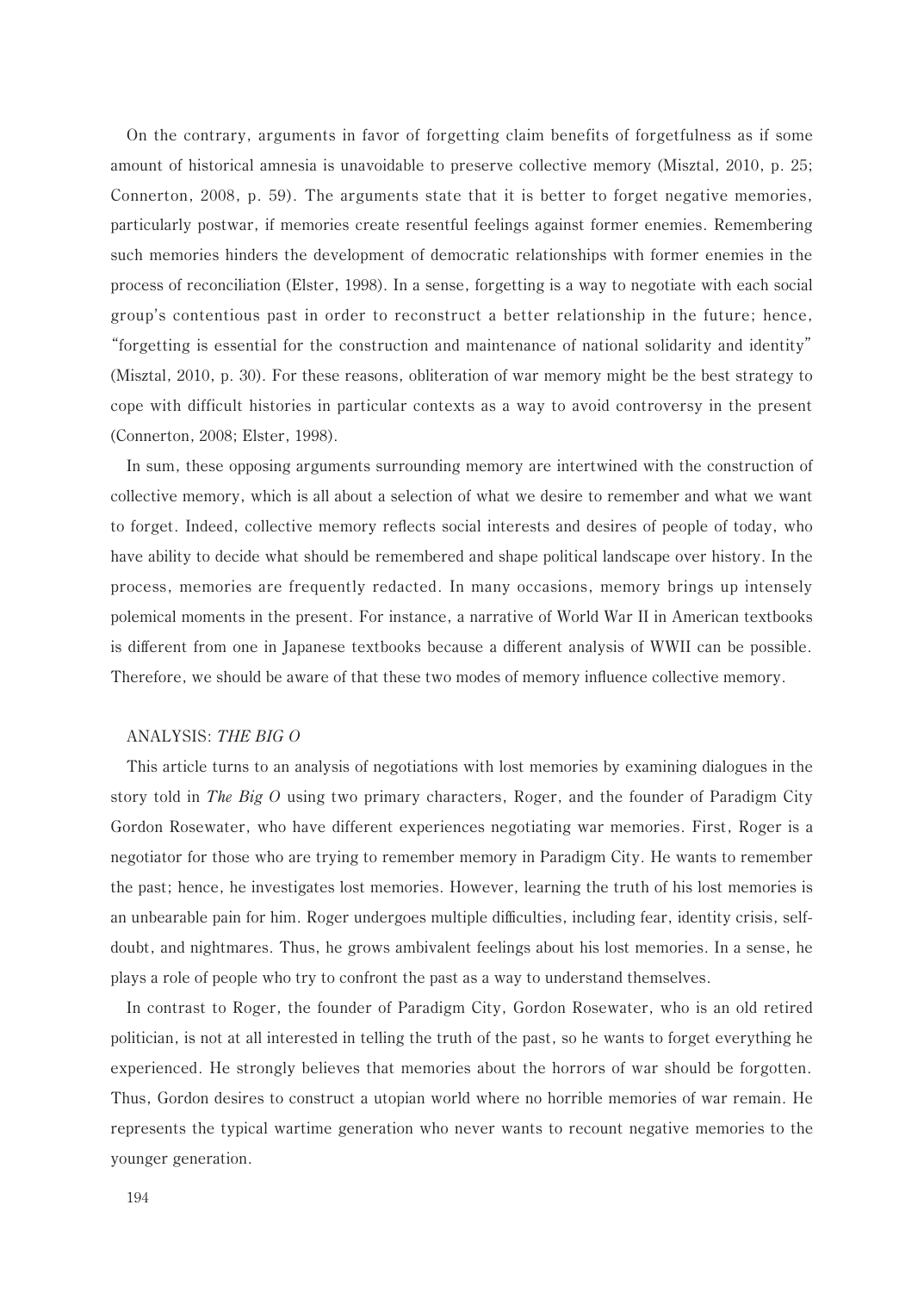Many episodes in The Big O negatively depict people who yearn for their lost memories but suffer when they try to do so. Then thay recall memories as being negative, they end up being killed.

Episode 13 called 'R.D.' concerns a series of murder cases of young people, who recalled fragmentary memories from about forty years ago even though they were not yet born at that time. Roger finds that, in the past, Gordon conducted memory implant experiments, which old memories were implanted into some young orphans. All of the victims actually were grown up in the same orphanage in Paradigm City, and the victims of these murder cases were subjects of the experiments. Thus, once they recalled the past, they were killed. Roger investigates Gordon, who is involved in the murder cases. Roger asks, "Four of those who had remembered the past have already been killed. Why is this necessary?" (episode 13). Roger's direct inquiry goes unanswered, however. Gordon would not tell anything about the past he knows to Roger. Overall, this episode reveals that remembering the past and searching for their lost memories are highly controversial in the story.

Moreover, recalling the truth of lost memories is not appreciated. In episode 4 called 'Underground Terror,' the character Roger investigates former journalist Michael Seebach, who advocates for the public's right to know the truth of what happened in Paradigm City. But in the city of amnesia, Seebach's journalistic ambition is dangerous. Seebach is excluded from the city by the authorities because he wants to change a culture from forgetting to remembering wartime memories. This episode begins with Seebach's voiceover monologue; "Even without what happened forty years ago, man would still be a creature that fears the dark, I think. He averts his eyes from that fear, from the memory of his history, and acts as if he never had those memories in the first place" (episode 4). His monologue explains that fear is the major source that hinders people from learning the past. It also indicates that Paradigm City's past is very dark, which provokes the fear of learning the truth. Hence, people want to forget such negative memories.

Episode 20 'Stripes' begins by Roger's nightmare, which later leads Roger to see Gordon again. Roger confesses his anxiety about and self-doubt due to his lost memories to Gordon. Roger says that the very foundation of who he believes himself to be is being shaken because of the loss of his memories. Gordon retorts, "why are you so obsessed with such intangible? If something isn't here now, it's the same as if it had never existed in the first place, wouldn't you say?" (episode 20). Roger disagrees with it and keeps telling him that he wants to know about his lost memories (episode 20). In this meeting with Gordon, Roger's investigation goes unanswered again. However, Gordon advises him that Roger is the one who negotiates with his lost memories by himself.

Gordon represents such a negotiation with war memories. One way of negotiation is to forget the past. Gordon believes that memories by their nature are unreliable because they exist in people's minds. Because of the elusive nature of memories, they are even degenerated into something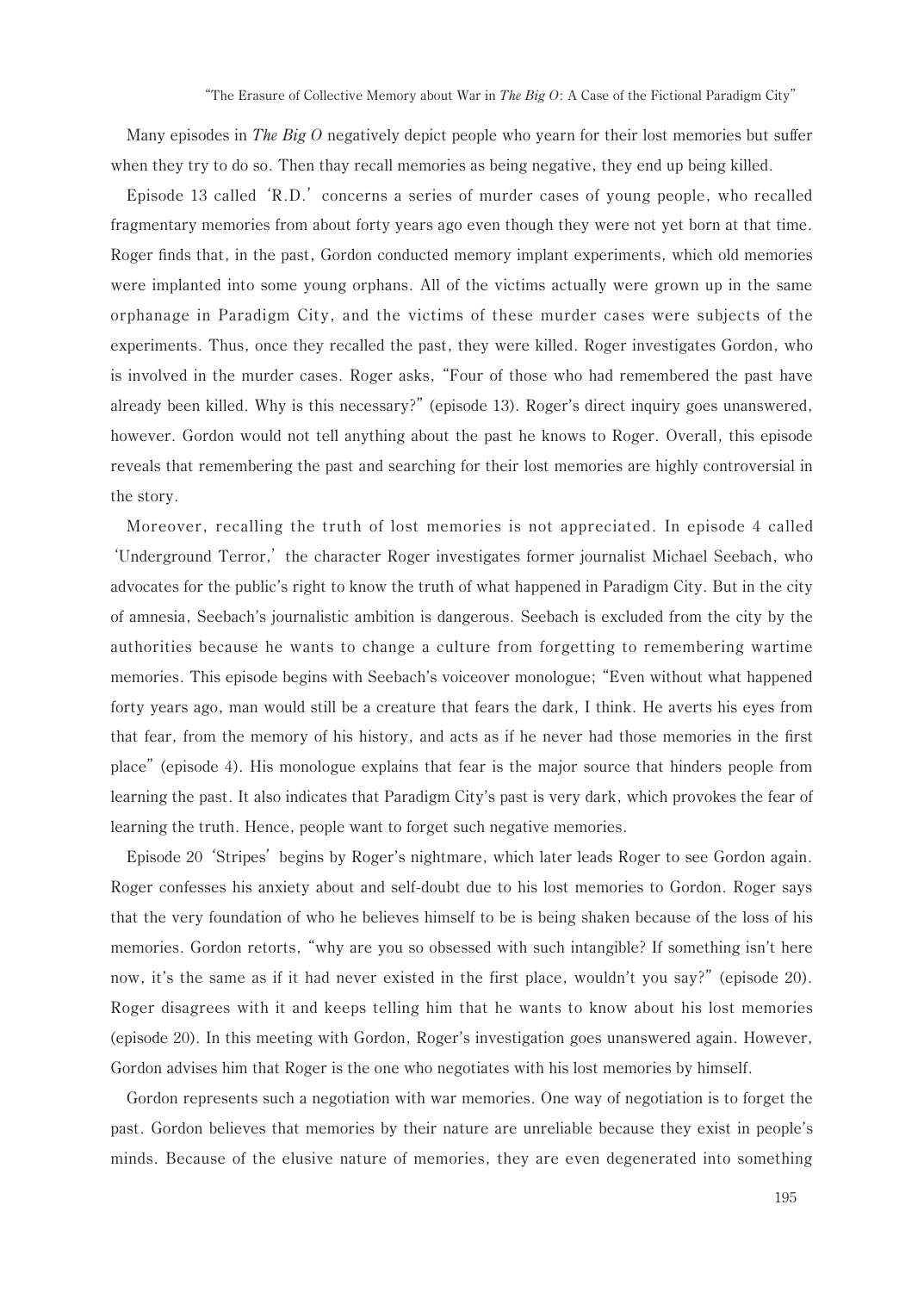fraudulent (episode 25). "People subconsciously create these fables called memories" (episode 25). Indeed, Gordon's belief emphasizes the notion that people imagine the past and then create a story based on the past. In a sense, memory is artificial and often unreliable.

In the penultimate episode, Gordon also reveals one of the facts of forty years ago; Gordon hired a Roger Smith to negotiate with the past (episode 25). His statement suggests that there were many people called Roger Smiths, who wished to learn the truth of the past. Among those, the main character Roger the negotiator was selected.

In the last episode, Roger finally addresses his negotiation with his lost memories that is influenced by willful forgetfulness. He says:

Memories are very precious for people's lives. They let us prove to ourselves that we exist. And if we lose them, we have an unrelated feeling of insecurity. The humans living here and now in the present are made up of more than their memory of the past. I myself don't even know who or what I am. I don't have a single memory about myself. But I most likely erased them of my own free will. I was the one who made that choice. I made it for myself, so I can live in the present and the future (episode 26).

In his final statement, Roger's attitude toward his lost memories shifts from his obsession with his lost memories to the elimination of them. The compelling point in the statement is that he justifies his forgetting in order to live in the present, stressing his will to delete all of his memories if necessary, His final reconciliation with his lost memories alludes to Jon Elster's and Paul Connerton's notions of memory, which is forgetting is the best way to build a new identity, life, and society after a war. Thus, Roger's decision to forget is a typical reconciliation with war memories for people who have experienced trauma. This can be a reward for forgetting memories. In other words, remembering negative memories can be a punishment.

Besides, Roger's negotiation celebrates a liberal, progressive idea about memory, which emphasizes rewriting the past. Huyssen states that a liberal, progressive idea about memory claims the importance of memory to understand the meaningfulness of life. It also stresses the freedom from the past in order to recreate new oneself and society.

In The Big  $O$ , this progressive notion is visually expressed at the last of the series. Paradigm City's war-torn landscape disappears again, and everything turns white, signifying that recent memories of Paradigm City vanish again and then a blank slate that indicates the state of amnesia appears again. The end of this scene connotes the benefits of erasing negative memory because we can recreate their own new memories by themselves again (episode 26).

Overall, Roger and Gordon have initially different beliefs and negotiations with war memories. Both of them, conclude the same understanding of memory, which is to forget negative memories.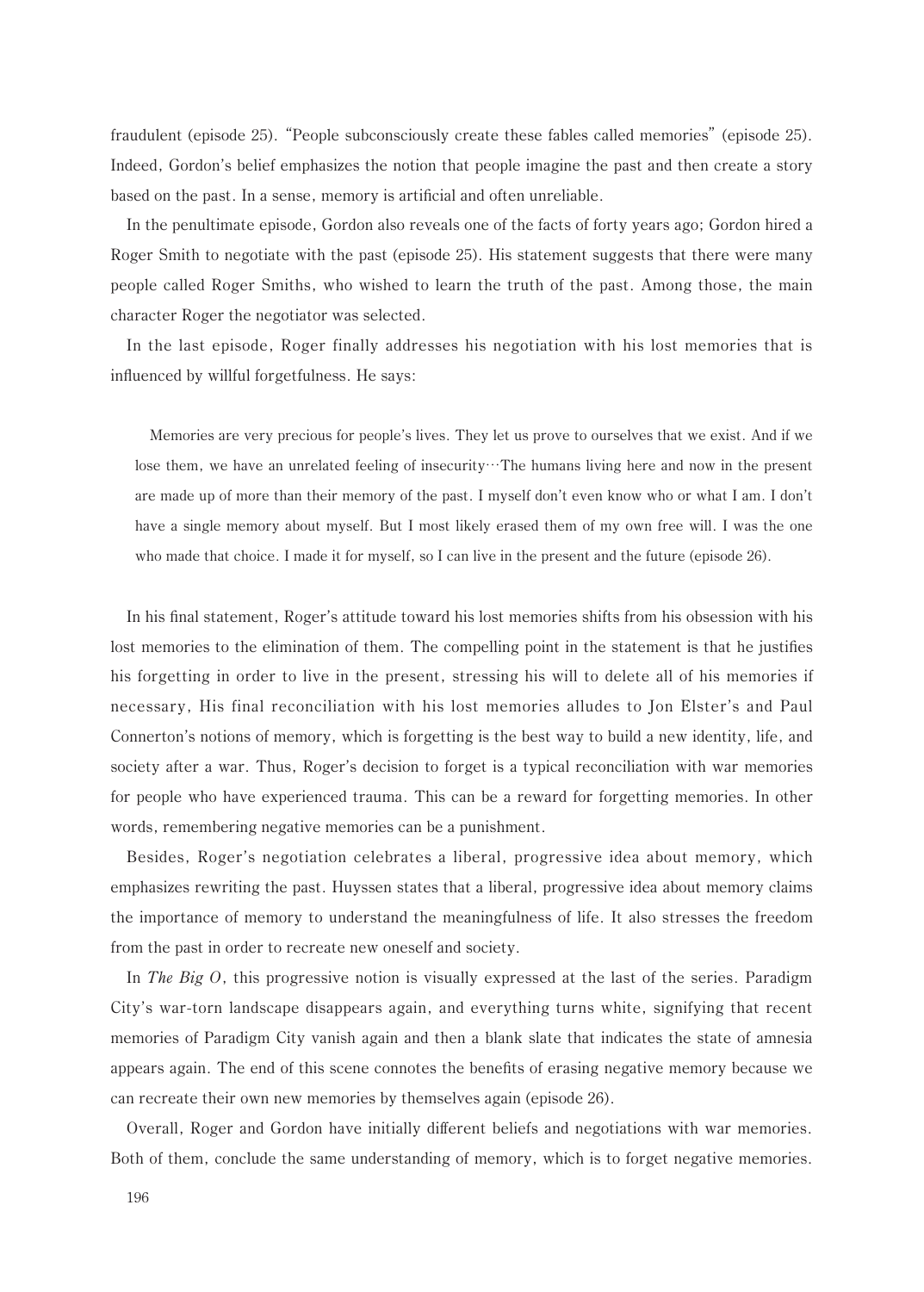They repress their memories consciously or subconsciously. Roger has courage to confront negative memories, but after a long rumination about his lost memories, he believes that forgetting is the best strategy to heal past wounds from war. Roger mentions that "not all memories are pleasant" (episode 1), "memories appear unexpectedly" (episodes 2, 16, 25), "memory is a ghost from the past" (episode 14), and "people are not controlled by memory" (episode 26). On the other hand, Gordon considers that "memories exist in people's minds" (episode 25), "memories are unreliable... fraudulent" (episode 25), and "there is no memory as long as people create" (episode 26). In sum, their dialogues and beliefs concerning lost memories are negative connotations. Hence, they need to forget the memories.

#### **CONCLUSION**

This article has discussed how fictional characters represent different beliefs concerning war memories and the attempt of forgetting traumatic war memories. The psychological rewards for forgetting traumatic memories are to unload the burden from the past. On the other hand, its punishments are suffering from unstable identity because those people who wish to forget the past indeed repress the past they experienced (Connerton, 2008). Because of such repression, they are actually entrapped by fear of recalling, culminating in self-doubt and anxiety at many levels in life.

There is controversy in discussing war memories. The Big  $O$  shows the intricacy of such negotiations with war memories and reveals an undercurrent of social issues surrounding memories, including unspoken social norms and cultures of forgetting that society produces. By overtly addressing them, The Big  $O$  offers various ways of reconciliations with and the understanding of difficult pasts.

In this article, four types of characters who deal with lost war memories were introduced: Roger, Gordon, Seebach, and the young victims. These types echo some true aspects of society. For Roger, his identity is unstable and undergoes constant feelings of anxiety while searching for his lost memories. Seeking lost memories is negative. Similarly, Seebach and the young victims are suffered by the culture of forgetting in postwar Paradigm City. Seebach attempts to change the culture of forgetting in postwar Paradigm City. The young victims represent the postwar generation's right to know about the past, but their attempt is ruined. All of these characters can represent punishments of recalling lost memories.

On the other hand, the rewards of forgetting memories are to be free from the burden of the past. Gordon represents such a reward. He wants to reconcile with his war memories by not confronting the negative side of the past. Many studies show that people in postwar don't want to talk about the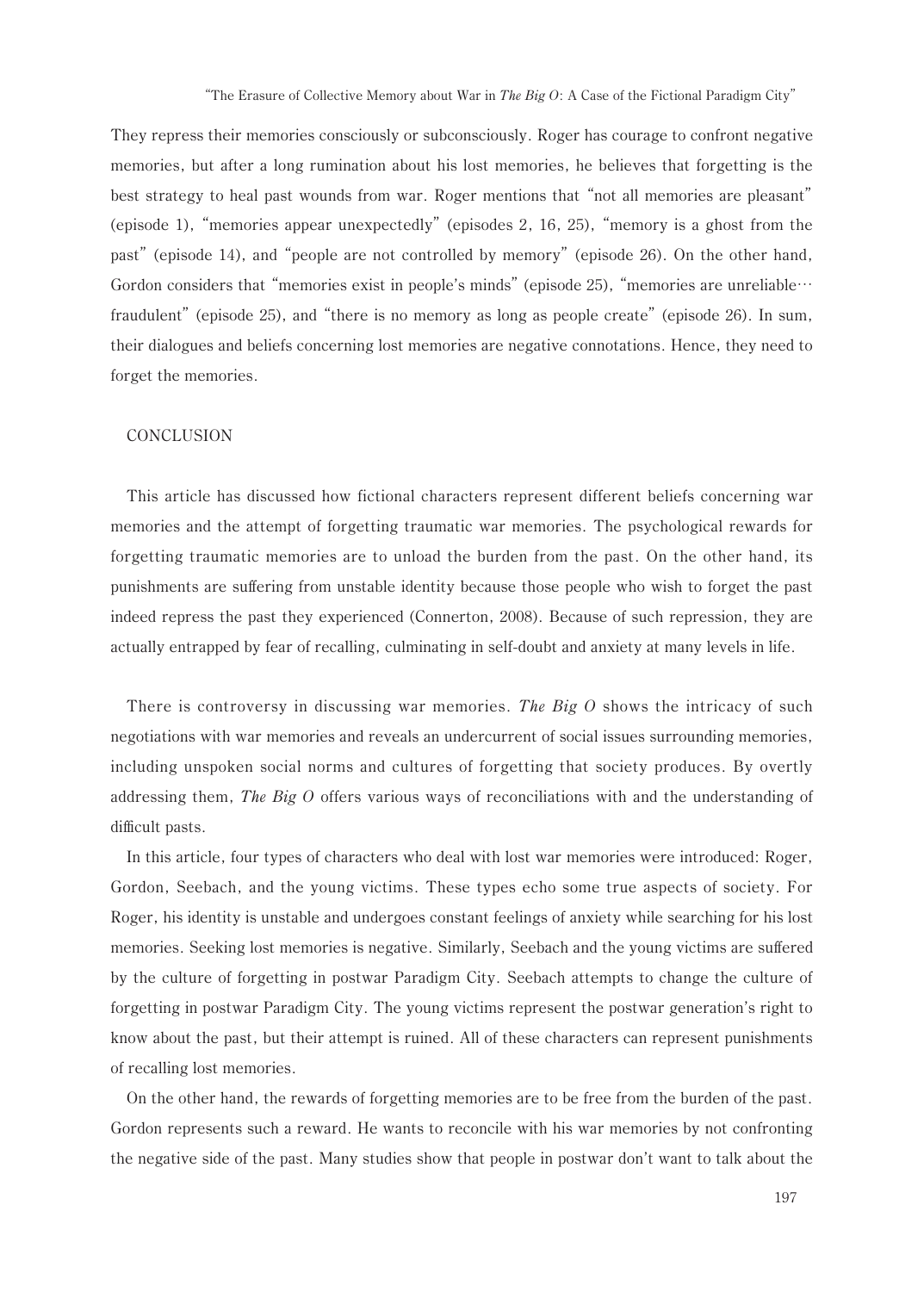miserable experiences they had in order to live in the present (Connerton, 2008; Elster, 1998). They want to move on to the future. However, such erasure of memories is not a perfect solution for reconciliation with war memories. In fact, those who wish to forget the past do not forget it. They consciously or subconsciously repress the memories they experienced. Those memories do not go away but resurface in the present. In the story, Roger, who has nightmares, represents such a symptom of repressed memories. Moreover, the erasure of memory creates problems to the next generation, such as identity crisis and self-doubt. Throughout the story, The Big O raises such questions surrounding war memories and negotiations. Erasure of collective memory is impossible. Excluding certain memories from the public mind contributes to confusion of identity and self. That is the punishment of forgetting memories.

#### References

Bailey, Paul J. (1996). Postwar Japan: 1945 to the Present. Cambridge, MA: Blackwell Publishers Ltd.

Cavalier, Stephen. (2011). The World History of Animation. California: University of California Press.

- Bergson, Henri. (1991). Matter and Memory. Trans. N. M. Paul and W.S. Palmer. New York: Zone Books.
- Connerton, Paul. (2008). "Seven Types of forgetting." *Journal of Memory Studies* 1, no. 1: 59-72.
- Elster, Jon. (1998). "Coming to Terms with the Past." European Journal of Sociology XXXIX no. 1: 7-48.
- Halbwachs, Marius. (1992). On Collective Memory. trans. L. Coser. Chicago, IL: The University of Chicago Press.
- Hein, Laura, E. and Selden, Marc. (2000). Censoring history: citizenship and memory in Japan, Germany, and the United States. Armonk, NY: M.E. Sharpe.
- Huyssen, Andreas. (1995). Twilight Memories: Marking Time in a Culture of Amnesia. London: Routledge.
- Katayama, Kazuyoshi. (1999; 2002). The Big O. DVD. Tokyo: Sunrise.
- Kramer, Lloyd. (1989). "Literature, Criticism, and Historical Imagination: The Literary Challenge of Hayden White and Dominick LaCapla." In The New Cultural History. 97-128. Edited by Lynn Hunt. Berkeley: University of California Press.
- Lipsitz, George. (1995). Time Passages: Collective Memory and American Popular Culture. Minneapolis: University of Minnesota Press.
- Misztal, Barbara A. (2010). "Collective Memory in a Global Age: Learning How and What to Remember," Current Sociology 58, no. 1: 24-44.

Morris-Suzuki, Theresa. (2005). The past within us: media, memory, history. New York: Verso Books.

- Nora, Paul. (ed.) (1996) Realms of Memory: Rethinking the French Past. Vol. 1. trans. A. Goldhammer. New York: Columbia University Press.
- Yokota, Masao and Tze-yue G.Hu. (2014). Japanese Animation: East Asian Perspectives. Edited by Masao